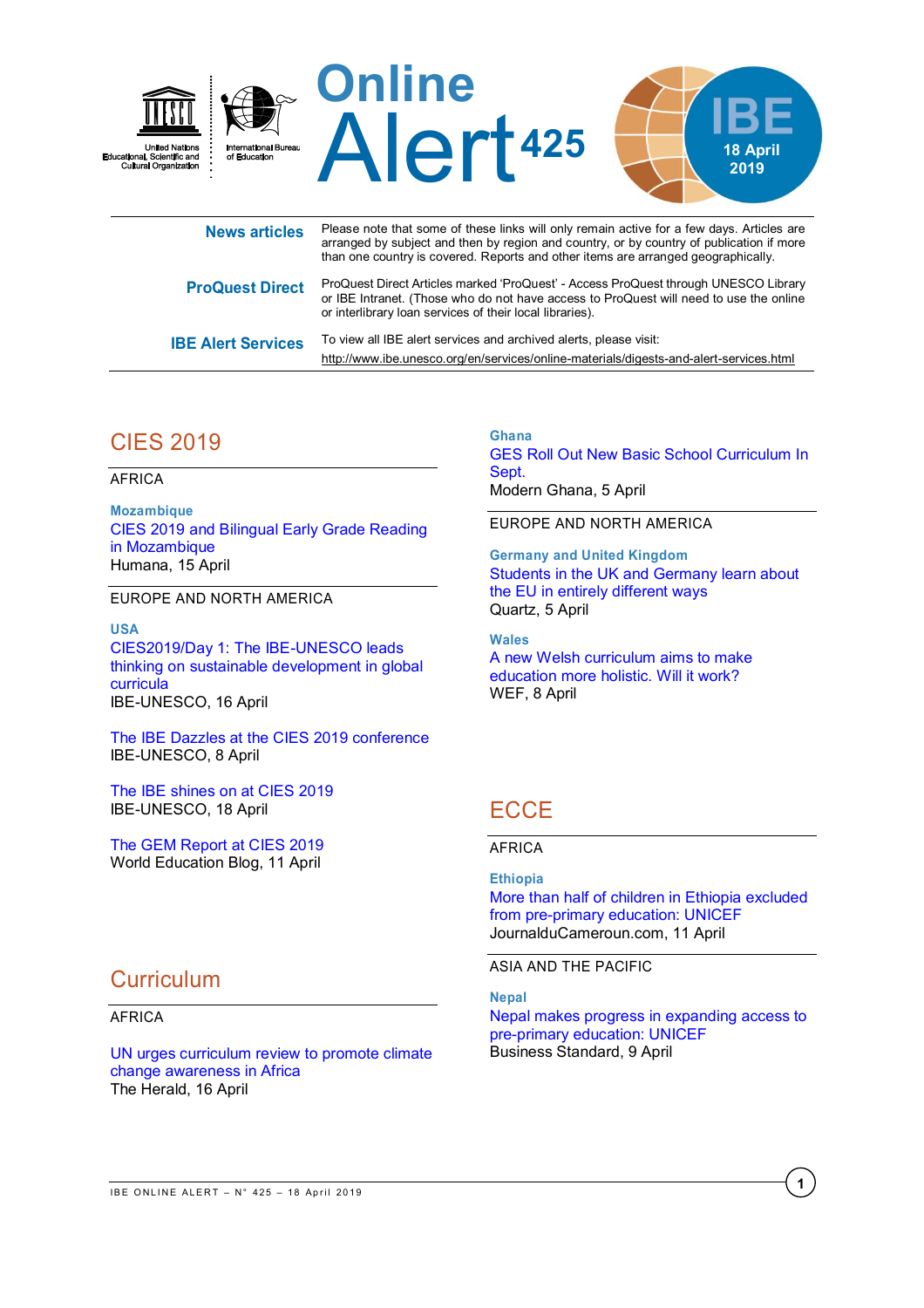### EUROPE AND NORTH AMERICA

**USA** Can pre-[K help students, even if they don't](https://chalkbeat.org/posts/us/2019/04/17/preschool-research-peers-benefits-south-carolina/)  [attend?](https://chalkbeat.org/posts/us/2019/04/17/preschool-research-peers-benefits-south-carolina/) ChalkBeat, 17 April

[Report: Overall pre-K spending grows, but few](https://www.educationdive.com/news/report-overall-pre-k-spending-grows-but-few-states-make-gains-in-quality/552803/)  [states make gains in quality, enrollment](https://www.educationdive.com/news/report-overall-pre-k-spending-grows-but-few-states-make-gains-in-quality/552803/) Education Dive 17 April

#### INTERNATIONAL

[175 million children not enrolled in pre-primary](http://www.xinhuanet.com/english/2019-04/10/c_137963601.htm)  [education: UNICEF](http://www.xinhuanet.com/english/2019-04/10/c_137963601.htm) Xinhua, 10 April

# Education system

ASIA AND THE PACIFIC

**Borneo** [MoE envisions national framework for](https://borneobulletin.com.bn/moe-envisions-national-framework-for-sustainable-development-goal-4/)  [Sustainable Development Goal 4](https://borneobulletin.com.bn/moe-envisions-national-framework-for-sustainable-development-goal-4/) Borneo Bulletin, 10 April

**New Zealand** [Integrating te reo Maori into the education](https://www.maoritelevision.com/news/education/integrating-te-reo-maori-education-sector)  [sector](https://www.maoritelevision.com/news/education/integrating-te-reo-maori-education-sector) Teao, 15 April

### EUROPE AND NORTH AMERICA

**Canada** [L'Education](https://onfr.tfo.org/leducation-en-francais-entre-les-mains-de-la-cour-supreme/) en français entre les mains de la cour supreme ONFR, 12 avril

**United Kingdom** [Worsening child poverty harms learning, say](https://www.bbc.com/news/education-47902642?intlink_from_url=&link_location=live-reporting-story)  [teachers](https://www.bbc.com/news/education-47902642?intlink_from_url=&link_location=live-reporting-story) BBC News, 14 April

### **USA**

[The Splintering of Wealthy Areas From School](https://blogs.edweek.org/edweek/inside-school-research/2019/04/school_district_secession.html)  [Districts Is Speeding Up](https://blogs.edweek.org/edweek/inside-school-research/2019/04/school_district_secession.html) Education Week, 16 April

## Gender in education

#### ARAB STATES

**Pakistan**  [How a teacher is enhancing girls' learning in](https://en.unesco.org/news/how-teacher-enhancing-girls-learning-pakistan)  [Pakistan](https://en.unesco.org/news/how-teacher-enhancing-girls-learning-pakistan) UNESCO, 11 April **[French](https://fr.unesco.org/news/comment-enseignante-ameliore-lapprentissage-filles-au-pakistan) [Spanish](https://es.unesco.org/news/como-docente-logra-mejorar-aprendizaje-ninas-pakistan)** 

## Genocide education

### AFRICA

**Rwanda** [Interview:](https://en.unesco.org/news/interview-educating-about-genocide-against-tutsi-rwanda-25-years-later) Educating about the genocide against the Tutsi in Rwanda 25 years later UNESCO, 9 April **[French](https://fr.unesco.org/news/entretien-25-ans-apres-lenseignement-du-genocide-tutsi-au-rwanda) [Spanish](https://es.unesco.org/news/entrevista-ensenanza-cuestiones-relativas-al-genocidio-tutsi-rwanda-25-anos-despues)** 

## Inclusive education

#### AFRICA

**Ivory Coast**

[CIV : Le système éducatif ivoirien développe le](https://news.abidjan.net/h/655628.html)  [projet « éducation inclusive »](https://news.abidjan.net/h/655628.html) @bidj@n.net, 11 avril

#### INTERNATIONAL

[New study reveals that inclusive education](https://www.consumeraffairs.com/news/new-study-reveals-that-inclusive-education-policies-can-make-residents-happier-040919.html)  [policies can make residents happier](https://www.consumeraffairs.com/news/new-study-reveals-that-inclusive-education-policies-can-make-residents-happier-040919.html) Consumer Affairs, 9 April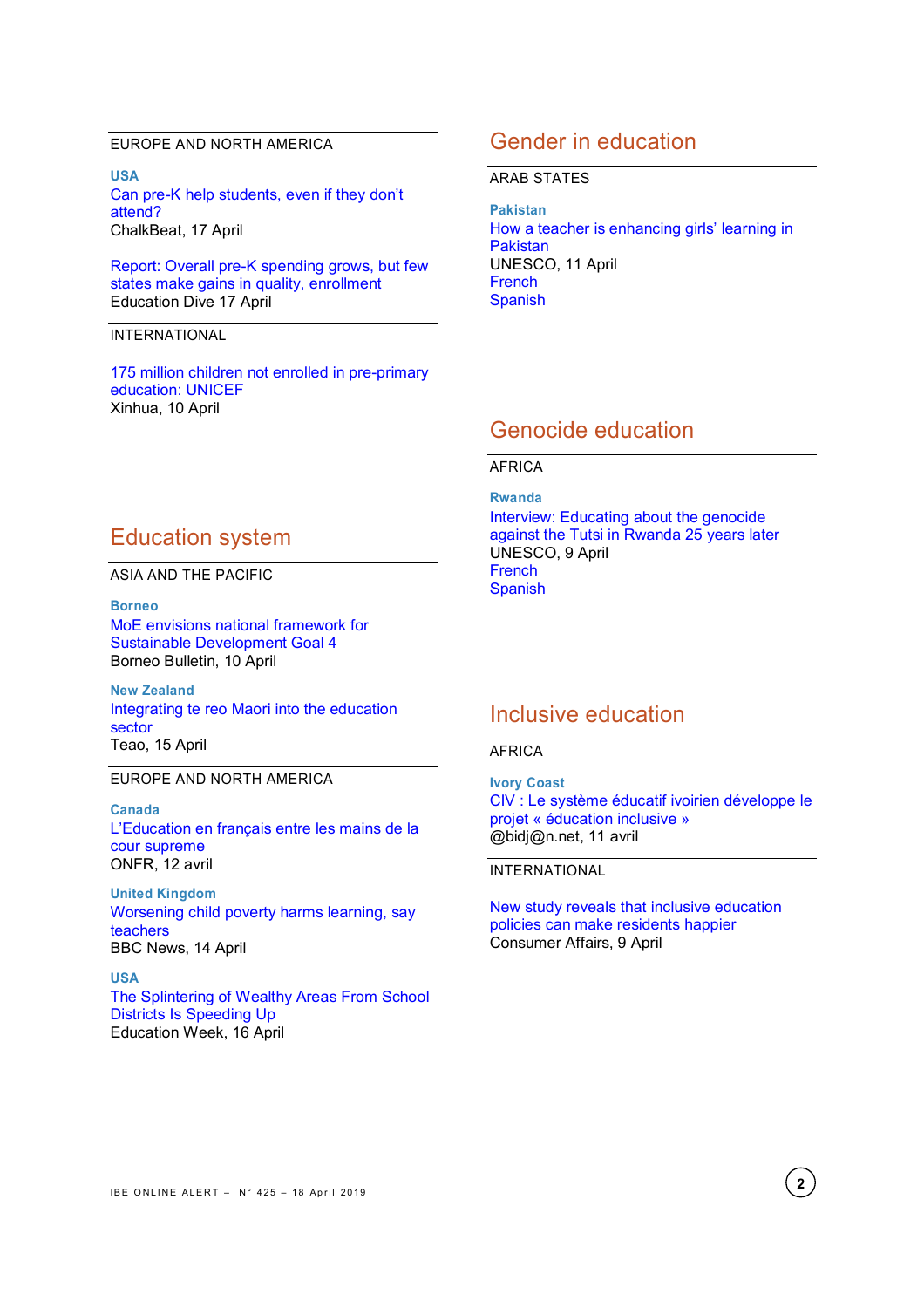# **Literacy**

### INTERNATIONAL

[Testing literacy today requires more than a](https://phys.org/news/2019-04-literacy-today-requires-pencil-paper.html)  [pencil and paper](https://phys.org/news/2019-04-literacy-today-requires-pencil-paper.html) PhysOrg, 10 April

# **Teachers**

#### EUROPE AND NORTH AMERICA

**USA** ['Exhausted' teachers blame workload for](https://www.tes.com/news/exhausted-teachers-blame-workload-predicted-exodus)  [predicted exodus](https://www.tes.com/news/exhausted-teachers-blame-workload-predicted-exodus) tes, 16 April

# **Neuroscience**

### LATIN AMERICA AND THE CARIBBEAN

**Colombia** [Neurociencia para saber si estudiantes están](https://www.dinero.com/pais/articulo/con-neurociencia-se-puede-medir-la-atencion/269553)  [poniendo atención](https://www.dinero.com/pais/articulo/con-neurociencia-se-puede-medir-la-atencion/269553) Dinero, 11 Abril

# School violence and bullying

ASIA AND THE PACIFIC

**Republic of Korea** [Ministry revises guidelines to better protect](http://www.koreatimes.co.kr/www/nation/2019/04/181_267282.html)  [school violence victims](http://www.koreatimes.co.kr/www/nation/2019/04/181_267282.html) The Korea Times, 16 April

EUROPE AND NORTH AMERICA

**USA** [AP-NORC](https://www.washingtonpost.com/politics/courts_law/ap-norc-poll-low-confidence-in-schools-to-respond-to-gunman/2019/04/16/53edb3cc-6007-11e9-bf24-db4b9fb62aa2_story.html?utm_term=.49aafcc31a13) Poll: Most believe schools have become less safe The Washington Post, 16 April

[Education Department Memo Says DeVos](https://www.usnews.com/news/education-news/articles/2019-04-10/internal-memo-says-betsy-devos-can-guide-states-on-using-federal-funds-to-arm-teachers)  [Can Guide States on Arming Teachers](https://www.usnews.com/news/education-news/articles/2019-04-10/internal-memo-says-betsy-devos-can-guide-states-on-using-federal-funds-to-arm-teachers) U.S. News & World Report, 16 April

# Technology & Education

ASIA AND THE PACIFIC

**India**

[Here's How The Future of Examinations in](https://www.entrepreneur.com/article/332084)  [India is Digital](https://www.entrepreneur.com/article/332084) Entrepreneur, 11 April

EUROPE AND NORTH AMERICA

**Spain** [Cómo utilizar la inteligencia artificial para](https://yosoytuprofe.20minutos.es/2019/04/11/como-utilizar-la-inteligencia-artificial-para-trabajar-el-arte-y-las-emociones-en-el-aula/)  [trabajar el arte y las emociones en el aula](https://yosoytuprofe.20minutos.es/2019/04/11/como-utilizar-la-inteligencia-artificial-para-trabajar-el-arte-y-las-emociones-en-el-aula/) 20 minutos, 11 abril

INTERNATIONAL

[Without internet, 364 million children are falling](https://edition.cnn.com/2019/04/04/perspectives/unicef-schools-internet-access/index.html)  [behind](https://edition.cnn.com/2019/04/04/perspectives/unicef-schools-internet-access/index.html) CNN, 4 April

# Reports, publications, etc.

EUROPE AND NORTH AMERICA

**USA**

[Teacher](https://unesdoc.unesco.org/ark:/48223/pf0000367666) career pathways in New York City UNESCO-IIEP, 2019

LATIN AMERICA AND THE CARIBBEAN

**Argentina** [Informe de actividades 2018 de la Sede](https://unesdoc.unesco.org/ark:/48223/pf0000367540_spa)  [Regional de la UNESCO-Instituto International](https://unesdoc.unesco.org/ark:/48223/pf0000367540_spa)  [de Planeamiento de la Educación, Buenos](https://unesdoc.unesco.org/ark:/48223/pf0000367540_spa)  [Aires](https://unesdoc.unesco.org/ark:/48223/pf0000367540_spa) UNESCO-IIEP, 2019